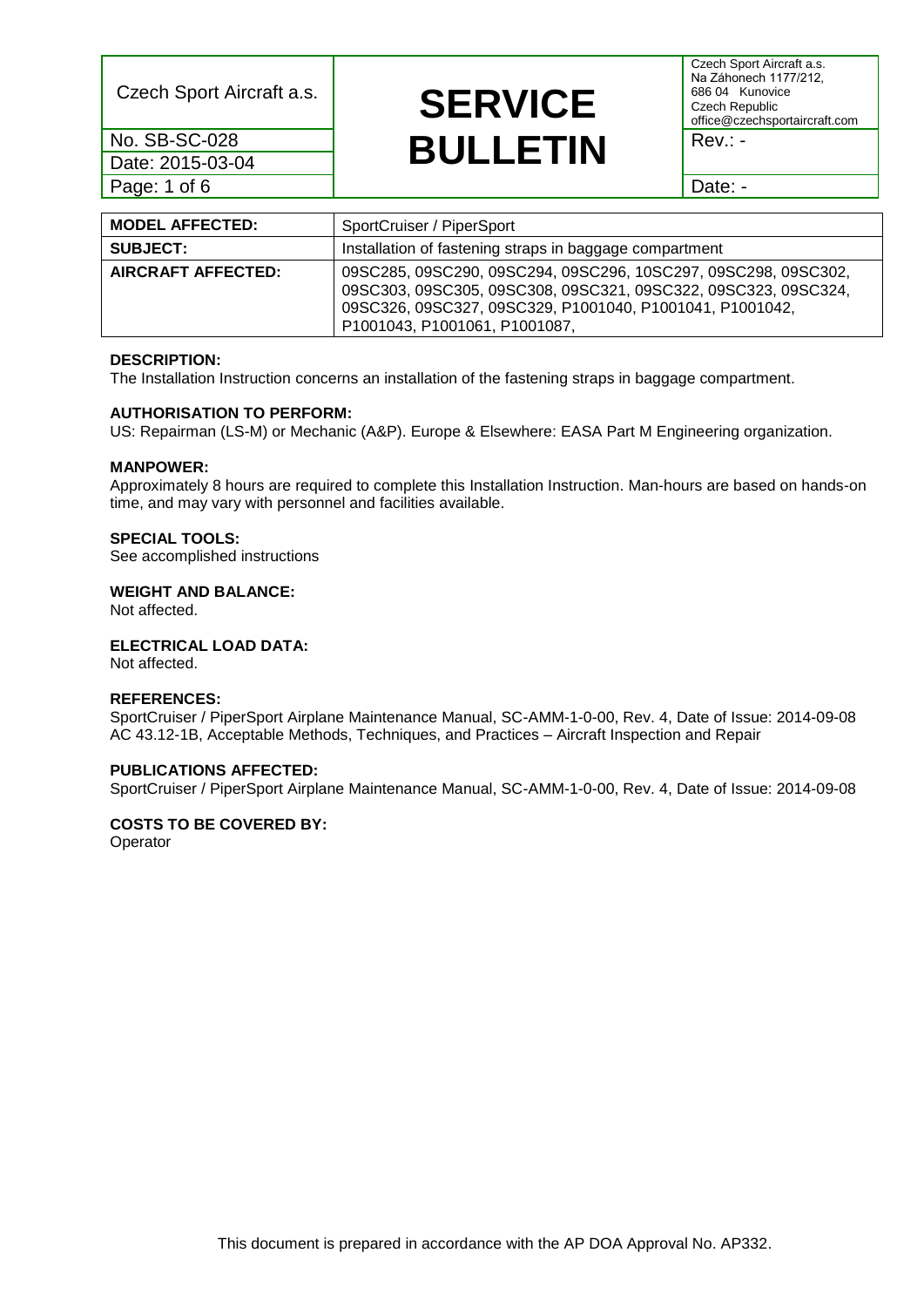Date: 2015-03-04

Page: 2 of 6 Date: -

# Czech Sport Aircraft a.s. **SERVICE** <u>No. SB-SC-028 **BULLETIN** Rev.: -</u>

Czech Sport Aircraft a.s. Na Záhonech 1177/212, 686 04 Kunovice Czech Republic office@czechsportaircraft.com

### **MATERIAL:**

The following parts are required to comply with this Service Bulletin. Parts can be obtained from aircraft manufacturer. Order kit P/N SB-SC-028 to obtain the following parts.

| Item | <b>Name</b>     | <b>Part Number</b> | <b>Nomenclature</b> | Quantity | <b>Note</b> |
|------|-----------------|--------------------|---------------------|----------|-------------|
|      | Fastening lug   | <b>SF0422N</b>     |                     | J        |             |
|      | Fastening lug   | SF0434N            |                     |          |             |
| ≏    | Fastening lug   | <b>SF0426P</b>     |                     |          |             |
|      | Fastening lug   | <b>SF0426L</b>     |                     |          |             |
| 5    | Fastening strap | SI0525N            | 8130A008            | ົ<br>ີ   |             |
| 6    | Rivet           | 16910410           | 3171T030            | 26       | not shown   |



## **APPROVAL:**

This SB was approved by:

| Γitle                            | Head of the Design | Airworthiness |  |
|----------------------------------|--------------------|---------------|--|
|                                  | Organisation       | Manager       |  |
| <b>Name</b>                      | Jiří Konečný       | Marek Kotolan |  |
| <b>Hand written</b><br>signature |                    |               |  |
|                                  |                    |               |  |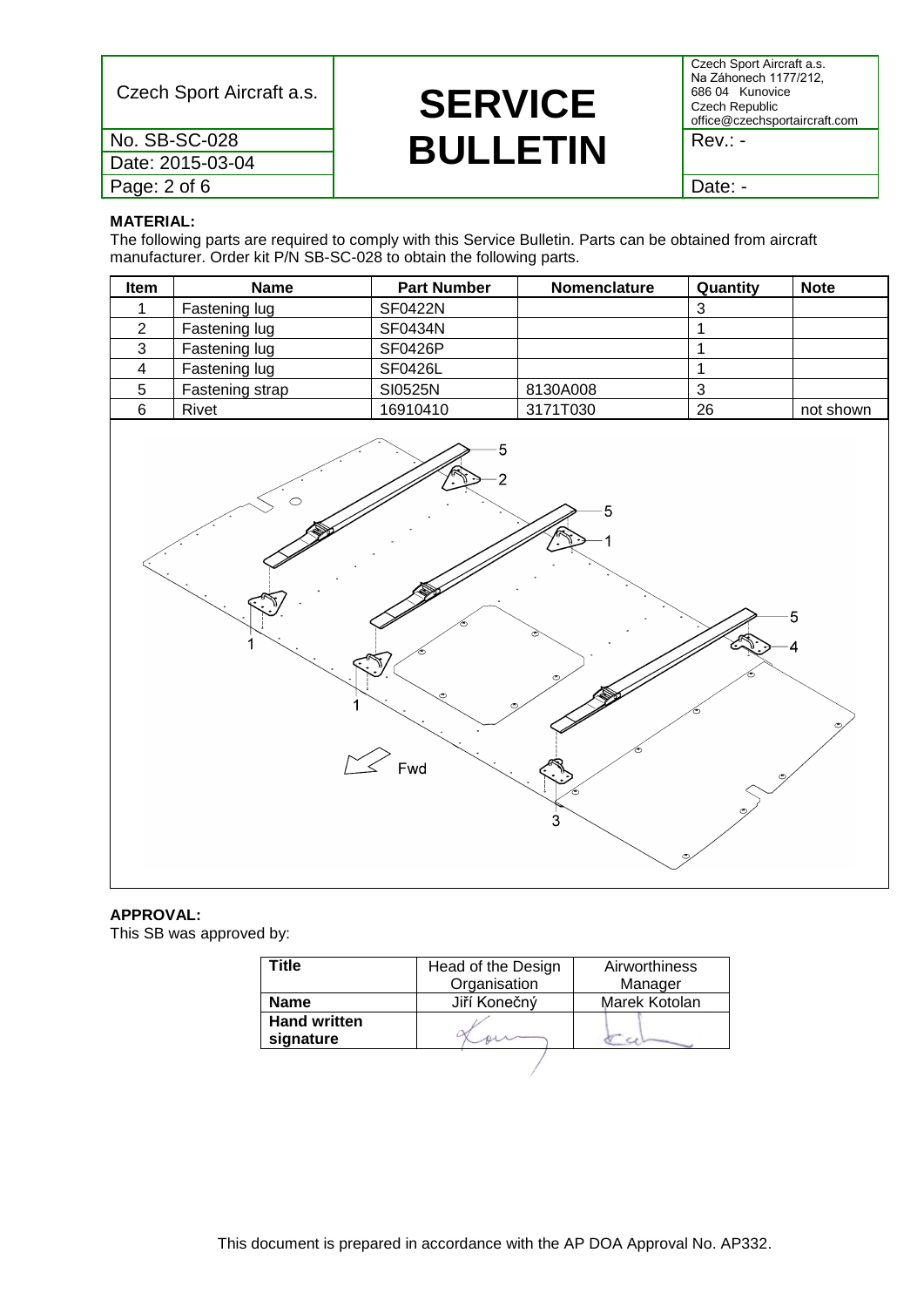Date: 2015-03-04 Page: 3 of 6 and 1 Date: -

# Czech Sport Aircraft a.s. **SERVICE** <u>No. SB-SC-028 **BULLETIN** Rev.: -</u>

Czech Sport Aircraft a.s. Na Záhonech 1177/212, 686 04 Kunovice Czech Republic office@czechsportaircraft.com

## **ACCOMPLISHMENT INSTRUCTIONS:**

NOTE: All dimensions shown in the figures are in millimeters.

- A. Move the aircraft to a place suitable to perform the work.
- B. Remove engine cowlings, disconnect positive battery terminal (see AMM, Chapter 11).
- C. Remove carpet from the baggage compartment floor.
- D. Remove covers (1, 2) from the baggage compartment floor: 1. Acquire necessary tools, equipment, and supplies:



E. Carefully drill out the rivets (indicated by arrows) from the baggage compartment floor: 1. Acquire necessary tools, equipment, and supplies:

| <b>Description</b> | P/N or Spec.                 | <b>Supplier</b> | <b>Purpose</b> |
|--------------------|------------------------------|-----------------|----------------|
| Drill bit          | diameter $3.2$ mm $(1/8$ in) | Any source      | Rivet drilling |
| Electric drill     | -                            | Any source      | Rivet drilling |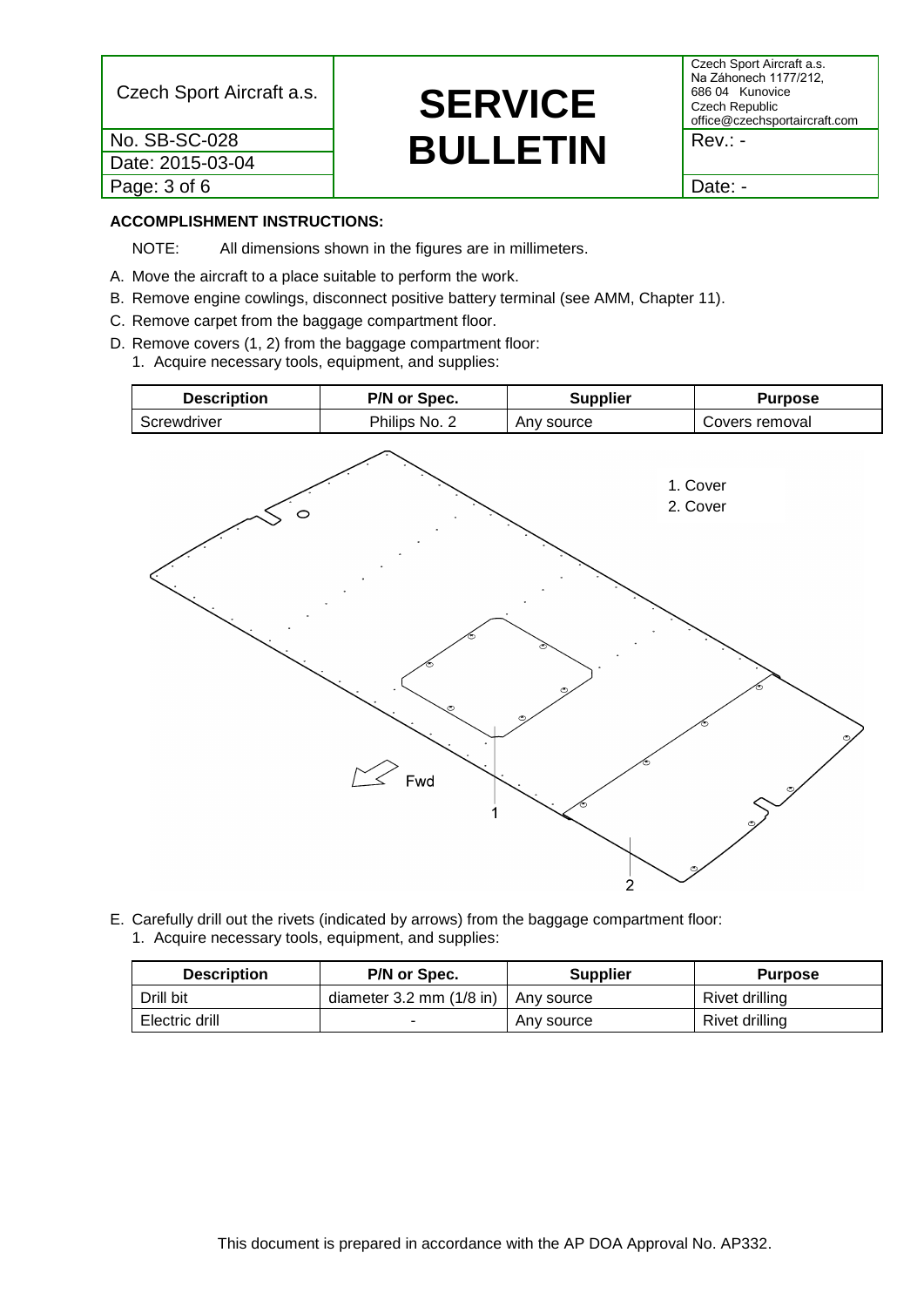![](_page_3_Figure_0.jpeg)

## F. Install the fastening lugs:

1. Acquire necessary tools, equipment, and supplies:

| <b>Description</b> | P/N or Spec.                 | <b>Supplier</b> | <b>Purpose</b>       |
|--------------------|------------------------------|-----------------|----------------------|
| Drill bit          | diameter $3.2$ mm $(1/8$ in) | Any source      |                      |
| Electric drill     |                              | Any source      | Rivet holes drilling |
| Angle driver drill |                              | Any source      |                      |
| Riveting tool      | ۰.                           | Any source      | Riveting             |
| Vacuum cleaner     | ۰                            | Any source      | Chips removal        |

2. As per figure place fastening lugs to the rivet holes on the baggage compartment floor.

![](_page_3_Figure_5.jpeg)

Typically for pos. 1, 2

Typically for pos. 3, 4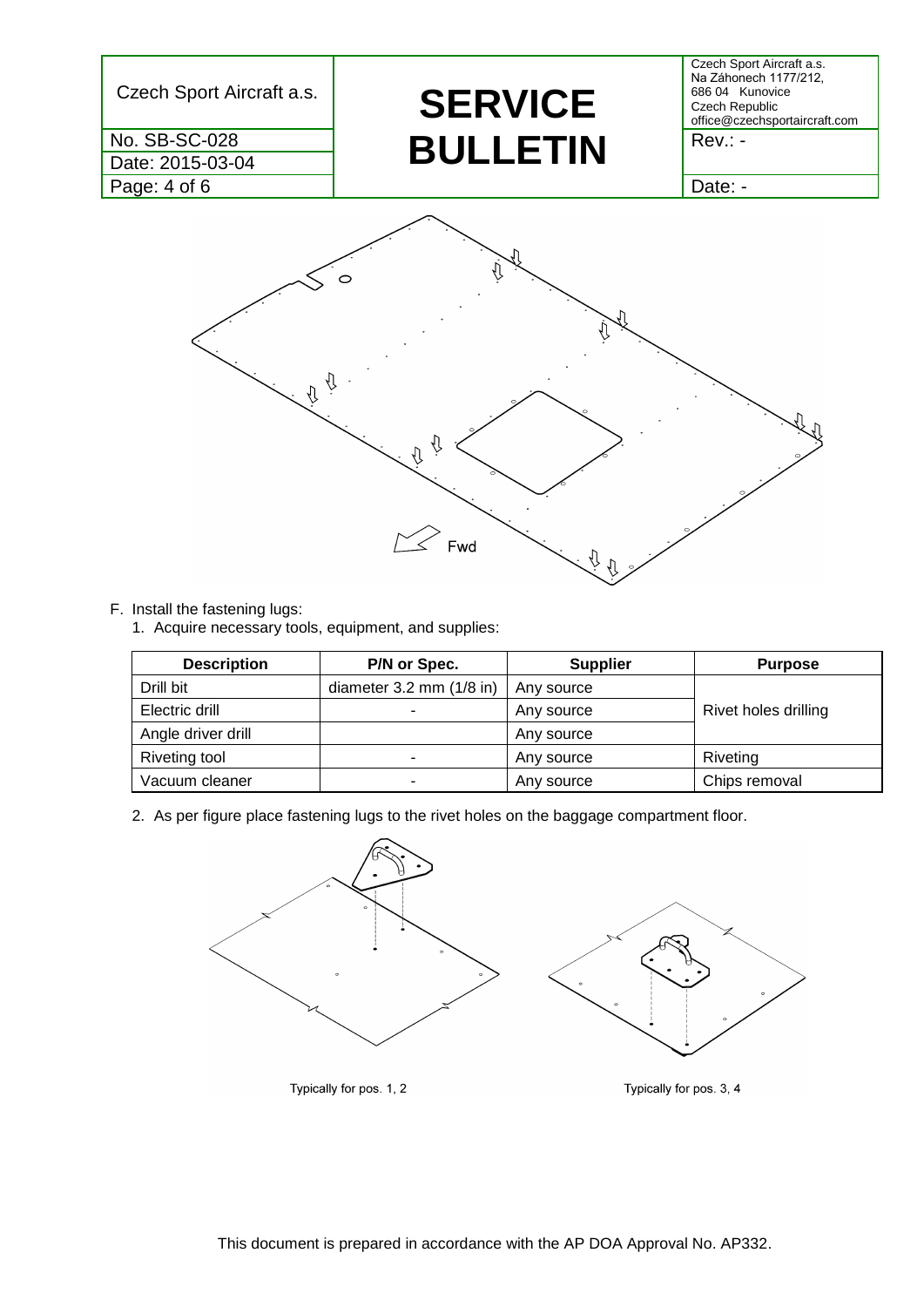![](_page_4_Figure_0.jpeg)

3. As per figure insert rivets into the holes and rivet fastening lugs to the baggage compartment floor.

![](_page_4_Figure_2.jpeg)

Typically for pos. 1, 2

Typically for pos. 3, 4

4. As per figure drill rivet holes through baggage compartment floor according to remaining holes on the fastening lugs.

![](_page_4_Figure_6.jpeg)

Typically for pos. 3, 4

6. Rivet fastening lugs to the baggage compartment floor.